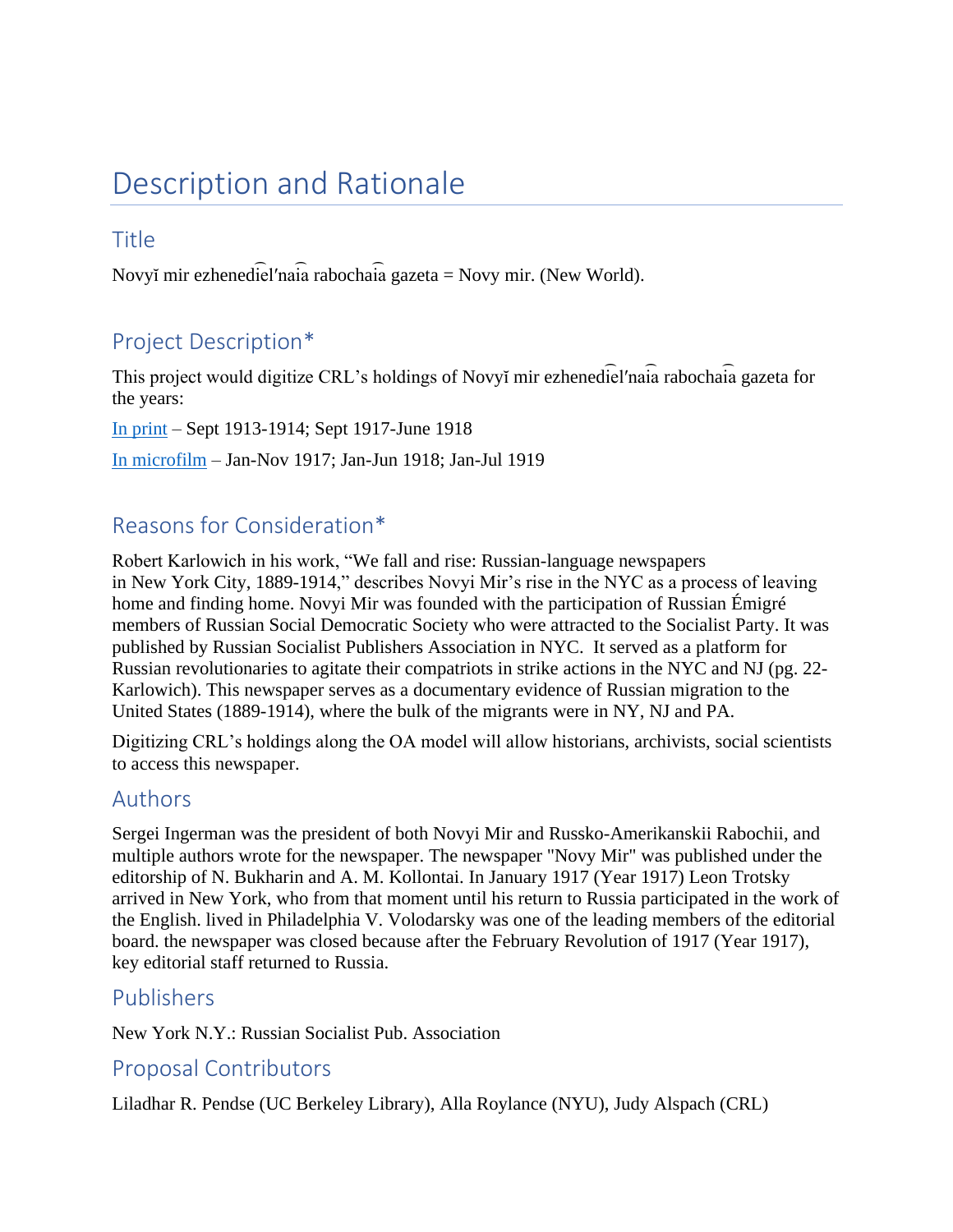# Details and Sources

# Resource Types\*

- Newspapers

# Regions\*

Russia, United States

# Countries of Origin\*

USA- Russian Émigré Press

#### Major Languages

Russian

### Source Format\*

- Paper
- Microfilm

### Target Format

Digital

### Identifiers

OCLC Number: 32847620

### Links

<http://catalog.crl.edu/record=b1272991~S1>

### Source and Holdings

| Location   | Format    | <b>Holdings/Range</b>                          | <b>Notes</b>                              |
|------------|-----------|------------------------------------------------|-------------------------------------------|
| <b>CRL</b> | Paper     | Sept 1913-1914;<br>Sept 1917-June<br>1918      | http://catalog.crl.edu/record=b1272991~S1 |
| <b>CRL</b> | Microfilm | Jan-Nov 1917;<br>Jan-Jun 1918;<br>Jan-Jul 1919 | http://catalog.crl.edu/record=b1272991~S1 |